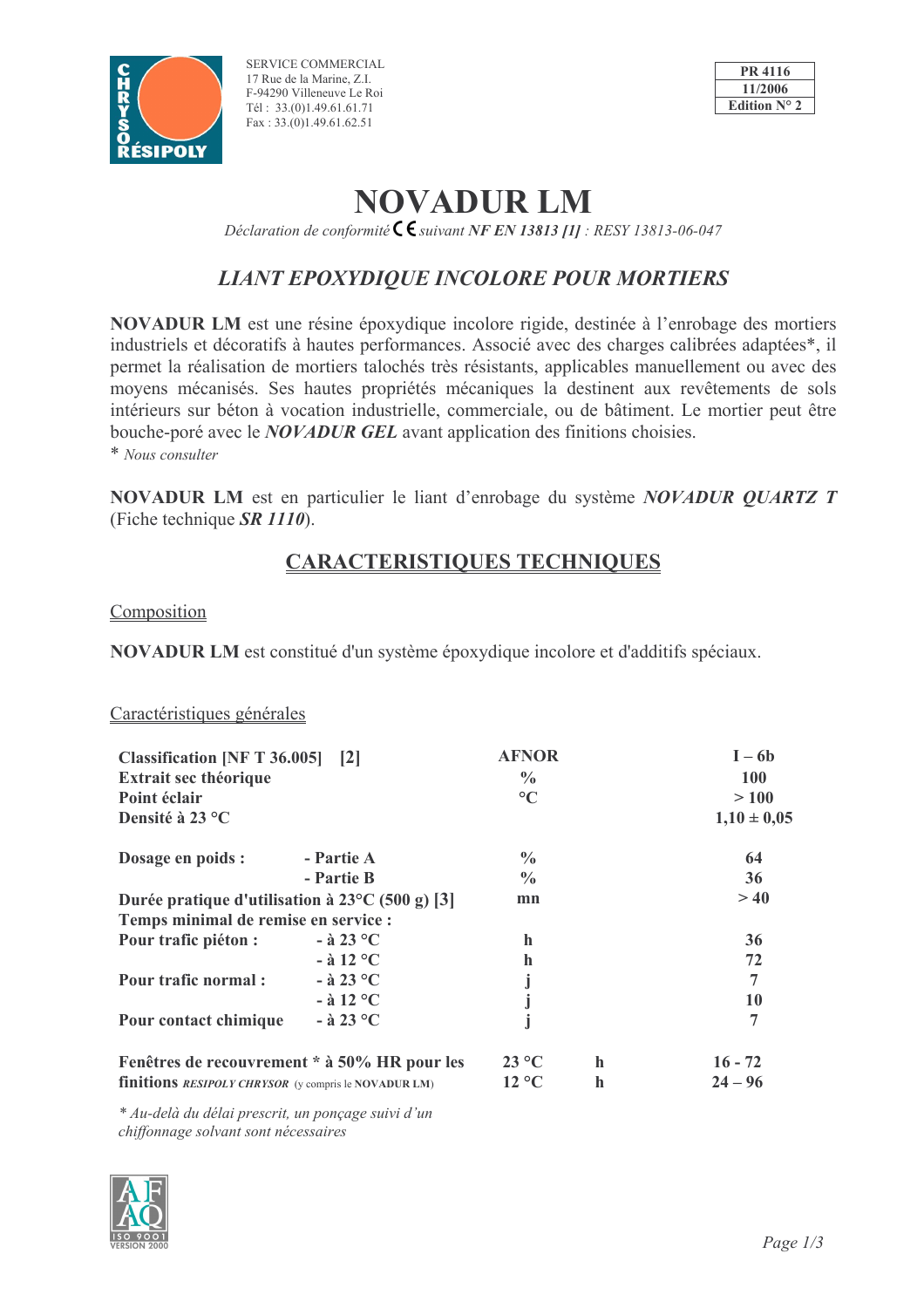



Dureté Shore après 7 j à 23 °C [4] Adhérence au béton sec [5]

Aspect Couleur

 $> 70$  $> 2.0$ (Rupture du béton) **Brillant Incolore** 

## **DOMAINE D'UTILISATION**

**NOVADUR LM** est une résine époxydique incolore, destinée aux revêtements de sols intérieurs rigides (supports : dalles, planchers en béton, chapes, carrelages). Il est en particulier associé avec des silices colorées calibrées pour réaliser la chape autolissante NOVADUR OUARTZ T (Fiche technique  $SR$  1110).

Ses qualités mécaniques permettent son utilisation dans le traitement des sols de garages, d'ateliers, de salles polyvalentes, d'aires de stockage et de manutention, d'industries alimentaires, d'industries pharmaceutiques, de salles blanches, etc...

La dureté du NOVADUR LM et sa résistance mécanique font des revêtements dont il constitue le liant des sols susceptibles de supporter un fort trafic piéton dans les bâtiments publics ou les surfaces de vente ainsi que la circulation intensive d'engins type chariots élévateurs.

# **APPLICATION**

#### Etat et préparation du support

Le support en béton devra être sec, cohésif ( $> 1.5$  Mpa\* en traction), propre et isolé contre les remontées capillaires. Il subira une préparation adaptée à son état et à sa nature. Sa teneur en eau n'excédera pas 4,5 % à 4 cm de profondeur.

 $*$  > 1Mpa pour les chapes

#### Conditions d'application

La température du support et de l'air ambiant lors de l'application et de la réticulation du **NOVADUR LM** doit être supérieure à 12 °C. l'humidité relative de l'air n'excédant pas 75 %.

#### Méthode de préparation

Verser la totalité du contenu du récipient B dans celui contenant la partie A, agiter mécaniquement pendant 3 minutes en insistant particulièrement sur la partie inférieure et les bords du récipient. Le mélange avec les charges du mortier propres et sèches s'effectue dans un malaxeur planétaire. L'application du mortier s'effectue à la lisseuse ou avec des moyens mécanisés adaptés.

#### Consommations indicatives

Selon le type de charge et la résistance mécanique requise : 8 à 14 ppc de NOVADUR LM par rapport à la charge minérale.